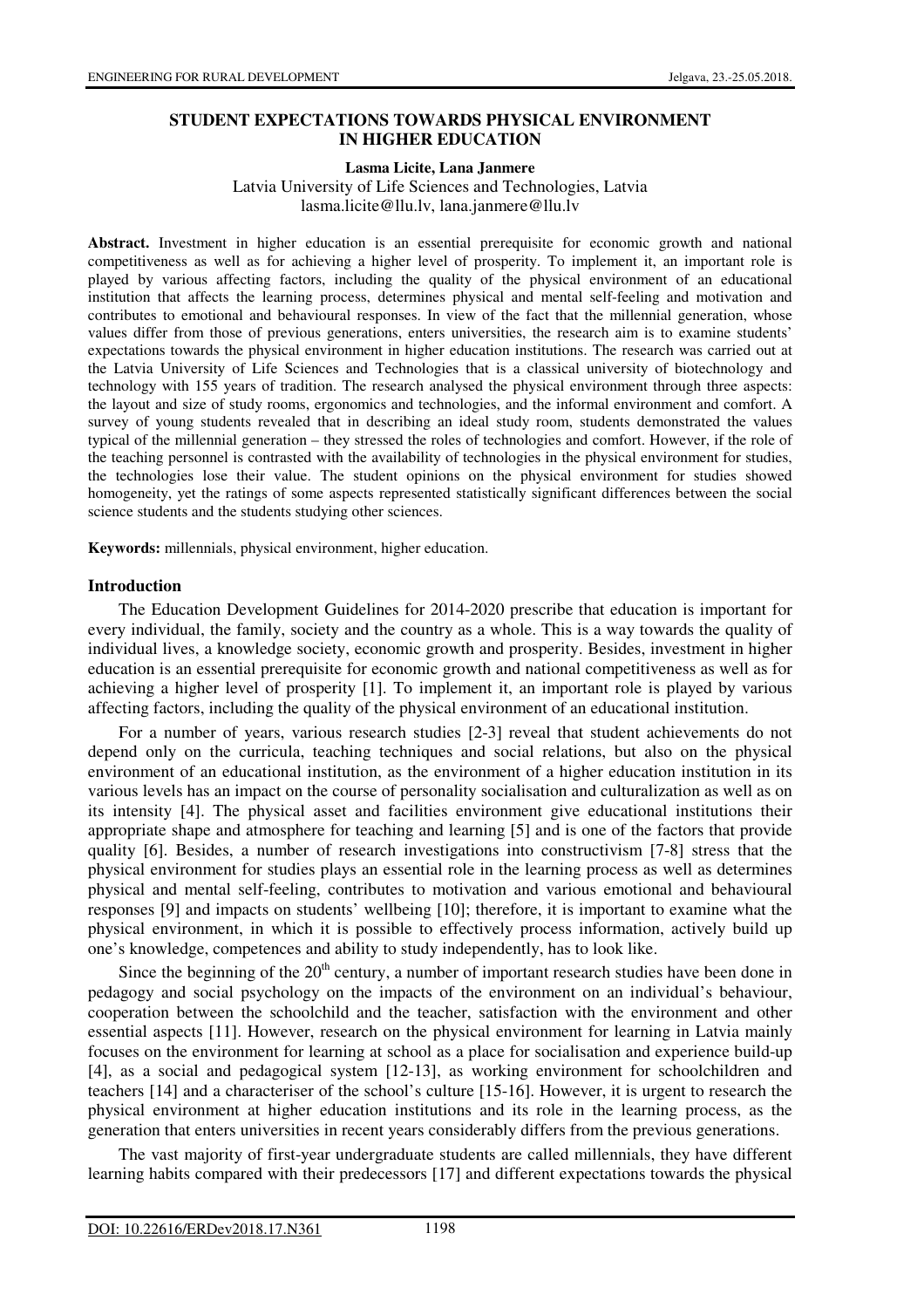environment. Millennials are the generation born after 1982, in a period, when the digital technology and the Internet developed. However, the millennial generation emerged in Latvia only in the early 1990s, i.e. after the collapse of the Soviet Union, because the characteristics and division of generations make major influences in the environment, within which early human socialisation occurs [18].

Millennials expect technologies in classrooms [19], more society integrated learning environment [20-21] and they are no longer fixed on one place for their studies [22]. The learning environment is not only a classroom anymore, learning can happen anywhere, because students are learning in diverse environments. Every place can become a learning atmosphere, where knowledge can be discovered [19].

The research aim is to examine students' expectations towards the physical environment in higher education institutions. To achieve the aim, the following specific research tasks are set: 1) to examine the theoretical aspects of a physical environment; 2) to characterise students' expectations towards the physical environment in Latvia, by counteracting millennial and generation X values.

### **Materials and methods**

The research was based on a questionnaire survey, in which millennial students were asked about their expectations towards the physical environment. The survey was made at the Latvia University of Life Sciences and Technologies, which is one of the largest universities in Latvia that prepares professionals in biosciences, engineering and social sciences. The questionnaires were handed out to 365 first- and second-year students of different study programmes. Students were in the age from 18 to 21 years. The survey period was January, 2017.

The students' expectations were measured on a semantic differential scale of nine categories, and each of the expectation indicators was expressed as a pair of two opposite assertions. In every pair of assertions, one of the assertions reflected the opinion of the millennial generation about the university, while the other showed the values of generation X. Values of different generations are extracted from social researches about youth and adults, and their life preferences [18]. In this way, examining every pair of assertions allowed identifying the values of a generation, which the students associated themselves with. Choosing a category from 1 to 3 meant that the students preferred the values of the millennial generation, while the choice of a category from 5 to 7 indicated an opinion of someone from Generation X. However, the choice of a category numbered 4 indicated a neutral opinion, showing no concrete value preference. Central trend and dispersion indicators, i.e. the arithmetic mean (M) and standard deviation (SD) were employed in processing and analysing the survey data [18]. The questionnaire was originally made for this survey, and physical environment as construct was measured on a small scale sample size using only 9 items (Cronbach's-Alfa coefficient varies among 0.59-0.63), therefore, assertions have acceptable internal consistency. Non-parametric tests (Mann-Whitney test) were employed to analyse differences in the opinion of bioscience, engineering and social science students, as according to the Kolmogorov-Smirnov test results the data acquired did not match a normal distribution.

### **Results and discussion**

*Theoretical aspects of a physical environment.* The concept of environment is interdisciplinary, as it is researched by natural, social, humanitarian and engineering sciences [11]. In a broader sense, it represents everything that surrounds us, most often it is understood as a set of certain circumstances and impacts [4]. R. Burceva distinguishes the following environmental contexts that continuously interact with one another: physical, social, psychological, informative and pedagogical. The identified environmental contexts for education are not subordinated to one another, yet they are interdependent and pliable, and symbiotic attitudes exist among them. The mutual interaction of the components occurs nonlinearly and in several directions simultaneously, while maintaining some balance [4].

Analysing the physical environment in particular, researchers focus on the most essential criteria for it: rooms of an educational institution and the surrounding environment [23], functionality (size, layout and furniture of the room etc.), ergonomics (lighting, temperature, ventilation, sounds etc.) and the aesthetic of the physical environment [24]. Technical equipment and the availability of work and resting rooms are stressed in particular [9]. The physical environment in higher education involves the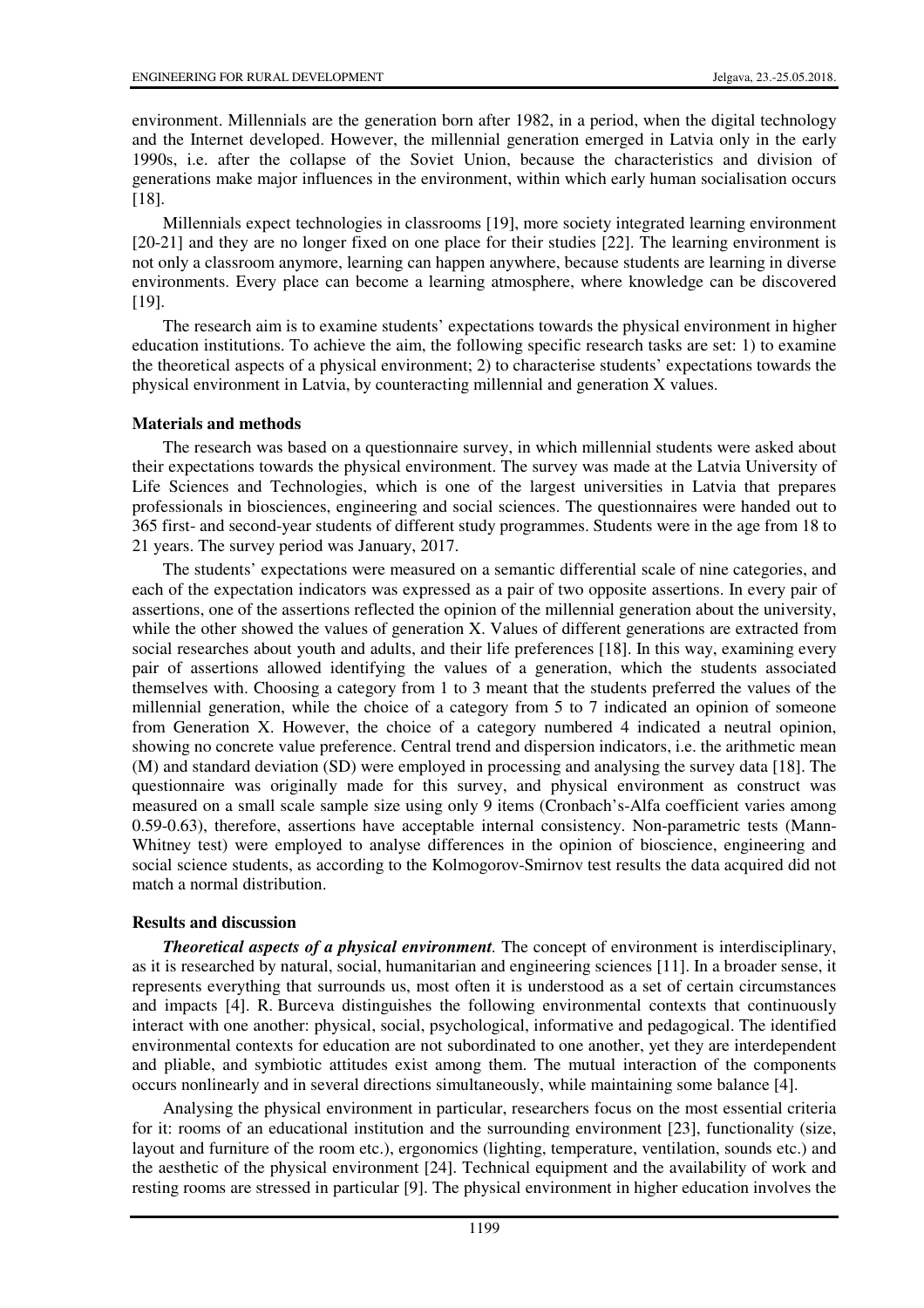provision of buildings, classrooms, hostels, staff quarters, workshops, laboratories, ICT centres, libraries, health centres and sports facilities [5]. The physical environment is analysed in three aspects: the layout and size of study rooms, ergonomics and technologies, the informal environment and comfort.

As pointed out in various research investigations into the environment [11], it is not possible to employ or design a single ideal model for the environment for studies, as the youth establish relationships differently and adapt to requirements. Studying does not take place in some neutral room, but in a specific temporal, spatial, social, cultural and economic environment; consequently, student teaching experience might be different within one study course. Individuals could perceive one and the same room differently. Besides, the environment for studies for millennial students is not only their university, but also other human-made environmental objects, e.g. a library, the home, an enterprise etc. as well as the virtual environment [11]. Millennial students expect that study rooms are open in a 24/7 mode (all days per week and without time restrictions), they have fast access to resources (library) or support [19]. Research studies indicate that nowadays, education environments have two forms – traditional and virtual education environments [25].

Upon beginning their studies, the youth choose their environments themselves, which determine their abilities and possibilities to analyse and assess diverse and changing processes, develop independent research skills and build up professional competences in future, thereby turning into personalities [4]. However, the expectations often do not match the reality; consequently, the studies are discontinued because of various factors, including dissatisfaction with the physical environment. Even though a lot of efforts have been made to enhance infrastructures at universities in Latvia in recent years by using EU funding, thereby making the physical environment better equipped, structured and modern, and the process of studies is entered by various technologies [26], the available funding is not sufficient. The Education Development Guidelines for 2014-2020 state that it is necessary to raise the quality of studies through enhancing curricula and infrastructure [1].

*Millennial student expectations towards the physical environment at university*. The ratings of the physical environment by students show inclination towards the values of the millennial generation, preferring the ergonomics, comfort and technological opportunities of the physical environment, if choosing between two alternatives. Such expectations towards the physical environment are observed for most of the criteria related to an ideal study room (Fig. 1).



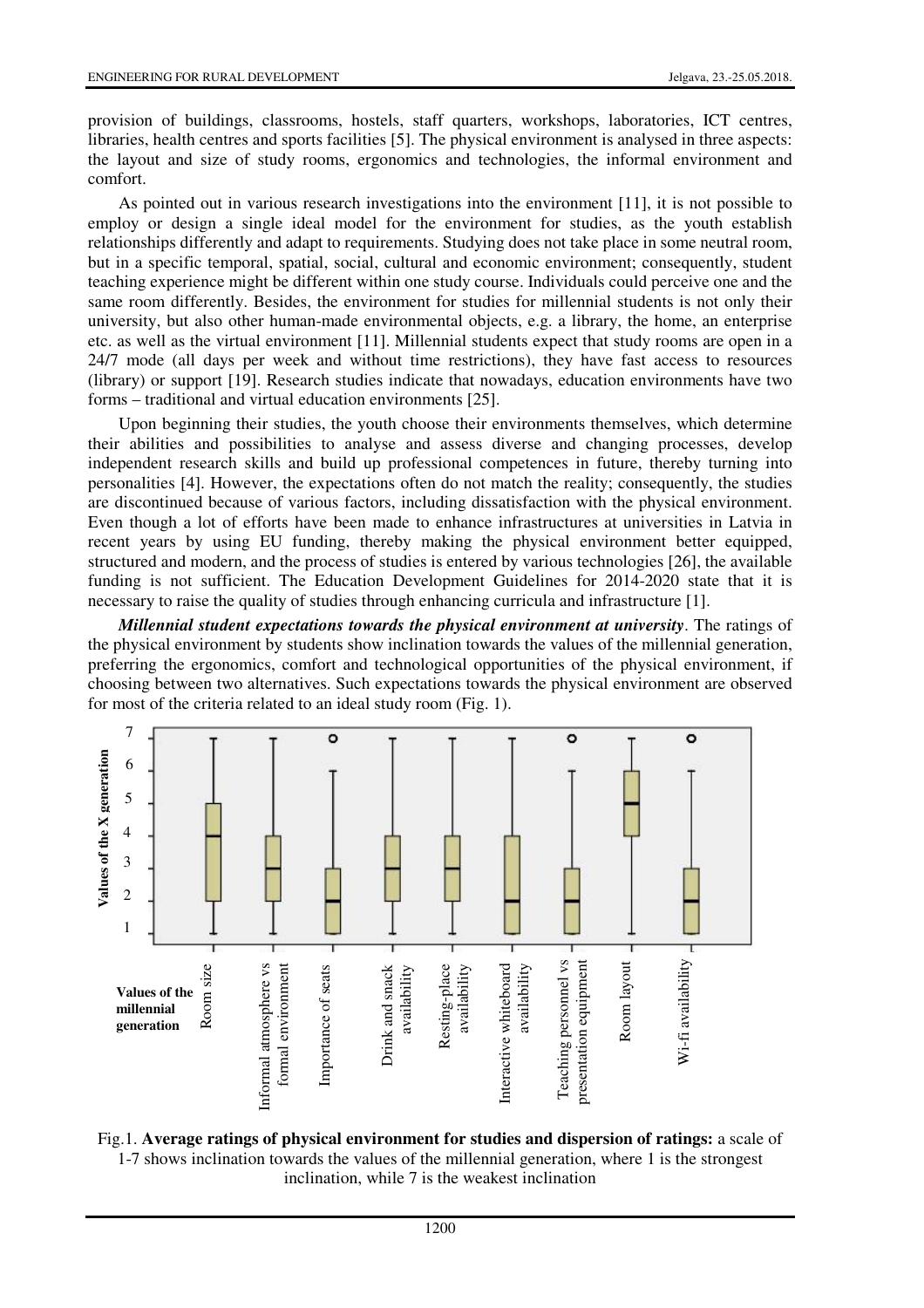*Ergonomics and technologies.* The highest agreement among the students was observed for seats and their ergonomics: comfortable and soft seats were preferred more often than the alternative "seats play no important role"; therefore, the average rating of the criterion "importance of the seat" was 2.14 (SD 1.52). However, there were statistically significant differences between the social science students and the students studying other sciences ( $p < 0.05$ ), as they stressed the importance of the seat more frequently than the others. Overall, if choosing between two alternatives, only 9 % of the surveyed youth revealed that seats in their ideal study room were not important, while 6 % gave a neutral rating to this criterion and did not specify whether it was important to them.

However, along with the importance of a seat, the technologies and layout of a study room were also important. As regards the criterion "wi-fi availability", most of the surveyed youth (77 %) preferred the alternative "wi-fi is available and used during classes" with different levels of agreement; the average rating was 2.37 (SD 1.63). The criterion "interactive whiteboard availability", rated by the students, had fewer extreme ratings than the criteria regarding seats and wi-fi had, yet overall, 63 % preferred an interactive whiteboard rather than a flipchart. In the result, the average rating of this criterion was 2.73 (SD 1.52). Besides, a relatively large number of the surveyed youth (28 %) did not give a particular rating.

If contrasted with the role of the teaching personnel, the role of technologies in the physical environment for studies was not rated highly by the youth. It is interesting that in case the youth had to choose between an inspiring speech and presentation equipment (a projector, a screen), 79 %, with different levels of agreement, would prefer an inspiring speech in their ideal study room. This means that the social aspect is very important for the millennial generation; furthermore, in case of choice, it plays a more essential role that technologies do. The criterion "teaching personnel vs presentation equipment" was rated, on average, at 2.27 (SD 1.57), which indicated overwhelming prevalence of the teaching personnel over the latter. Besides, the ratings of this criterion, just like those of importance of seats and wi-fi availability, showed that the youth demonstrated the highest inclination towards the values of the millennial generation.

*Layout and size of rooms.* The ratings of the layout of an ideal study room showed that the youth opinions differed, and the ratings were lower for the assertions that reflected the values of the millennial generation. Explicitly more traditional expectations related to the layout of a study room. A classical auditorium with a rostrum for a university lecturer as an ideal solution was chosen by 52 % of the surveyed youth, thereby preferring the traditional layout of the study room, while an auditorium laid out as a round table for discussion promoting the interaction of the youth involved in the learning process was favoured by 21 %. The average rating of the criterion "layout of a study room" was 4.67 (SD 1.76), which was the highest for all the criteria of the physical environment for studies, reflecting the heterogeneity of values of the surveyed youth. There were statistically significant differences among the students of all the three sciences  $(p < 0.05)$ , yet the social science students (with an average rating of 5.20) and the engineering students (M 4.81) preferred the traditional layout of a study room.

It is also indicated by the differences in the opinion on the size of an ideal study room, as 40 % would prefer studying in a small room for seminars, while 36 % would wish a large auditorium for lectures. The average rating of the criterion "auditorium size" was 3.93 (SD 1.69), which overall indicated unconvincing agreement on the values of the millennial generation. Most often, the social science students (M 5.10) and the bioscience students (M 3.99) would prefer studying in a large auditorium for lectures, thereby reflecting the highest preference for the values of generation X. It could be considered a statistically significant difference between the student groups ( $p < 0.05$ ).

*Informal environment and comfort.* As regards the criterion "informal atmosphere vs formal environment", the youth mainly prefer the informal environment; however, they mainly associated the layout of a study room with a classical, formal auditorium. An informal atmosphere rather than a formal environment was preferred by 58 % of the surveyed youth. The average rating of this criterion was 3.33 (SD 1.65), and it mainly reflected the expectations of the millennial generation, although the dispersion of the opinions was relatively high.

Similarly to an informal atmosphere, the youth rated additional comforts in a study room – a place for a rest and the availability of drinks/snacks. The opinions on the need for them were different and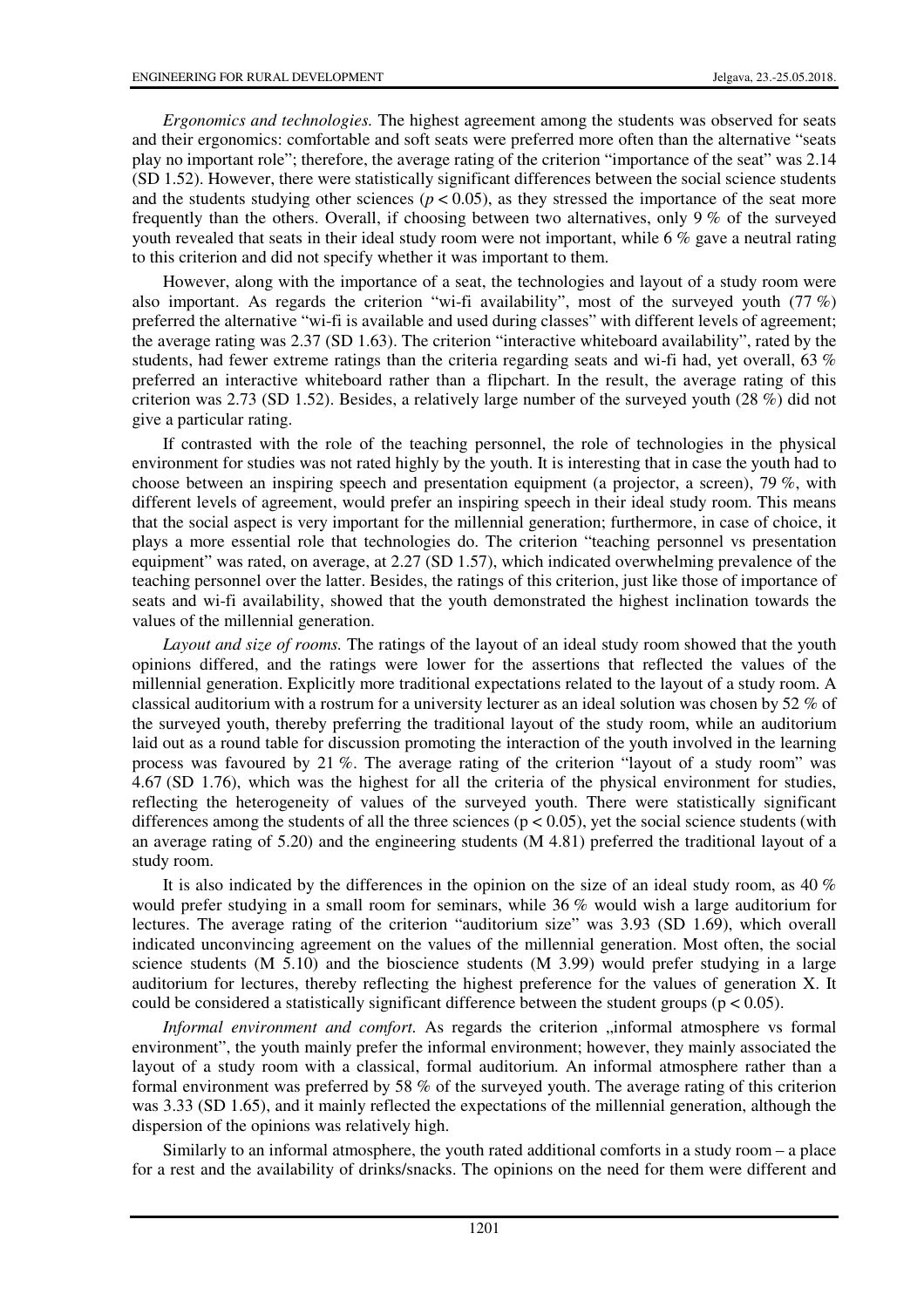dispersed. Nevertheless, the average ratings showed inclination towards the values of the millennial generation, i.e. the need for such comforts. Of the surveyed youth, 24 % wished to see equipment needed only for studies in study rooms, while 18 % did not give any rating. Overall, the average rating of the criterion "resting-place availability" was 3.39 (SD 1.8), while the criterion "drink/snack availability" was rated, on average, at 3.28 (SD 1.89). Besides, there were statistically significant differences in the ratings of drink/snack availability among the student groups ( $p < 0.05$ ) and in the ratings of resting-place availability between the engineering and the social science students ( $p < 0.05$ ). Overall, the students preferred additional comforts in their ideal study room and did not favour the approach that only equipment needed for studies has to be present in the study room.

# **Conclusions**

- 1. The quality of the physical environment of an educational institution is very important for provision of effective study process. According to scientific researches it affects the learning process, determines physical and mental self-feeling and motivation, and contributes to emotional and behavioural responses. However, individuals could perceive one and the same room differently; besides, for millennial students, the environment for studies is not only the university, but also any other human-made environmental objects, e.g. a library, the home, an enterprise etc. as well as the virtual environment.
- 2. In the study, 365 first- and second-year bioscience, engineering and social science students of the Latvia University of Life Sciences and Technologies rated three aspects of the physical environment: the layout and size of study rooms, ergonomics and technologies, and the informal environment and comfort. The students' expectations were measured on a semantic differential scale of seven categories.
- 3. In describing an ideal study room, students demonstrated the values typical of the millennial generation – the important roles of technologies and comfort. However, if the role of a university lecturer is contrasted with the availability of technologies in the physical environment for studies, the technologies lose their value.
- 4. The student opinions on the physical environment for studies showed homogeneity, yet the ratings of some aspects represented the specifics of social sciences and statistically significant differences between the social science students and the students studying other sciences. The social science students preferred a classically equipped physical environment with large, amphitheatre-type auditoriums, yet, they stressed the need for additional comforts and ergonomics of seats.
- 5. It is important to continue modernisation of the environment for studies at higher education institutions, given the expectations of millennial students and the increasing role of the ICT in the learning process.

### **References**

- [1] Izglītības attīstības pamatnostādnes 2014. 2020. gadam (The Education Development Guidelines for 2014-2020), Rīga, 2013. 148 p. (In Latvian).
- [2] Anderson L., Ryan D.W. The IEA classroom environment study. New York: Oxford University Press, 1973. 272 p.
- [3] Earthman G. The quality of school buildings, student achievement and student behavior. Bildung und Erziehung, vol. 52, 1999, pp. 353-372.
- [4] Burceva R. Environment of education in higher education institutions. Proceedings of scientific articles: Izglītības iestāžu mācību vide: problēmas un risinājumi, 2006, pp.87-93.
- [5] Musa M.F., Ahmad Z. Higher education physical assets and facilities. Procedia Social and Behavioral Sciences, vol. 50, 2012, pp. 472-478.
- [6] Šolc M., Markulik Š., Sutoova A. Quality in contemporary University environment. Procedia Social and Behavioral Sciences, vol. 143, 2014, pp. 703-707.
- [7] Fraser B.J. Classroom education environments. In: Handbook of research on science education. New Jersey, 2007, pp. 103-124.
- [8] Žogla I. Didaktikas teorētiskie pamati (Theoretical Basics of Didactics). Riga: Raka, 2001. 275 p. (In Latvian).